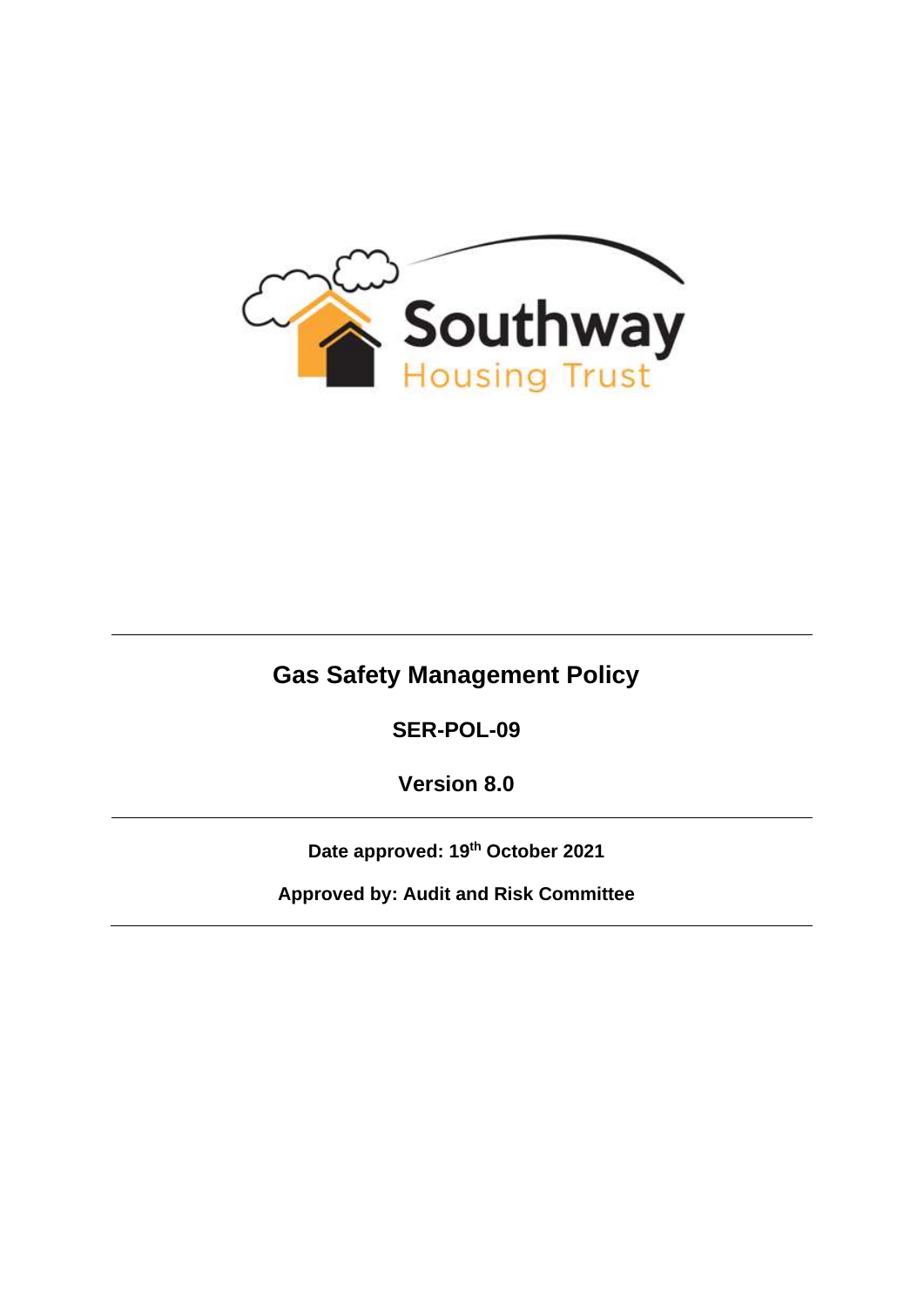### **1. Introduction**

- 1.1 This Policy covers all Southway Housing Trust owned and leased properties.
- 1.2 Every year people die and many others suffer ill-health from carbon monoxide poisoning caused by gas appliances and flues which have not been properly installed or maintained. Although the numbers are not high, the potential impact of a single incident, on Southway Housing Trust and on its residents, would be profound.
- 1.3 Under the Gas Safety (Installation and use) Regulations 1998, Southway Housing Trust has a statutory duty to take all reasonable steps to carry out annual gas safety checks, repairs and servicing on all gas installations/ fittings present in its housing stock. Failure to comply with this legislation is a criminal offence, which could result in prosecution of members of the board and senior managers of the Southway Housing Trust
- 1.4 Southway Housing Trust has a duty to take all reasonable steps to ensure appropriate management systems are in place to ensure customers are not put at risk from the effects of gas or carbon monoxide.
- 1.5 Southway Housing Trust is committed to complying with its legal obligations; in particular, those arising from the Gas Safety (Installation and Use) Regulations 1998 (see section below).
- 1.6 Southway Housing Trust is committed to maintaining the safety of all the properties that we own or manage in order to secure the safety of our residents and other people.
- 1.7 The Gas Safety Management Plan (October 2019) will ensure that this Policy is put into effect. The aims of the policy therefore are to:
	- a) Ensure the safety and welfare of all people in properties owned or managed by Southway Housing Trust. This includes residents, visitors, staff, contractors and the general public.
	- b) Ensure Southway Housing Trust complies with all relevant legislation and regulation.
	- c) Ensure all gas appliances and fittings are installed properly and safely.
	- d) Ensure all gas installations are inspected for gas safety and relevant appliances are serviced in accordance with manufacturer instructions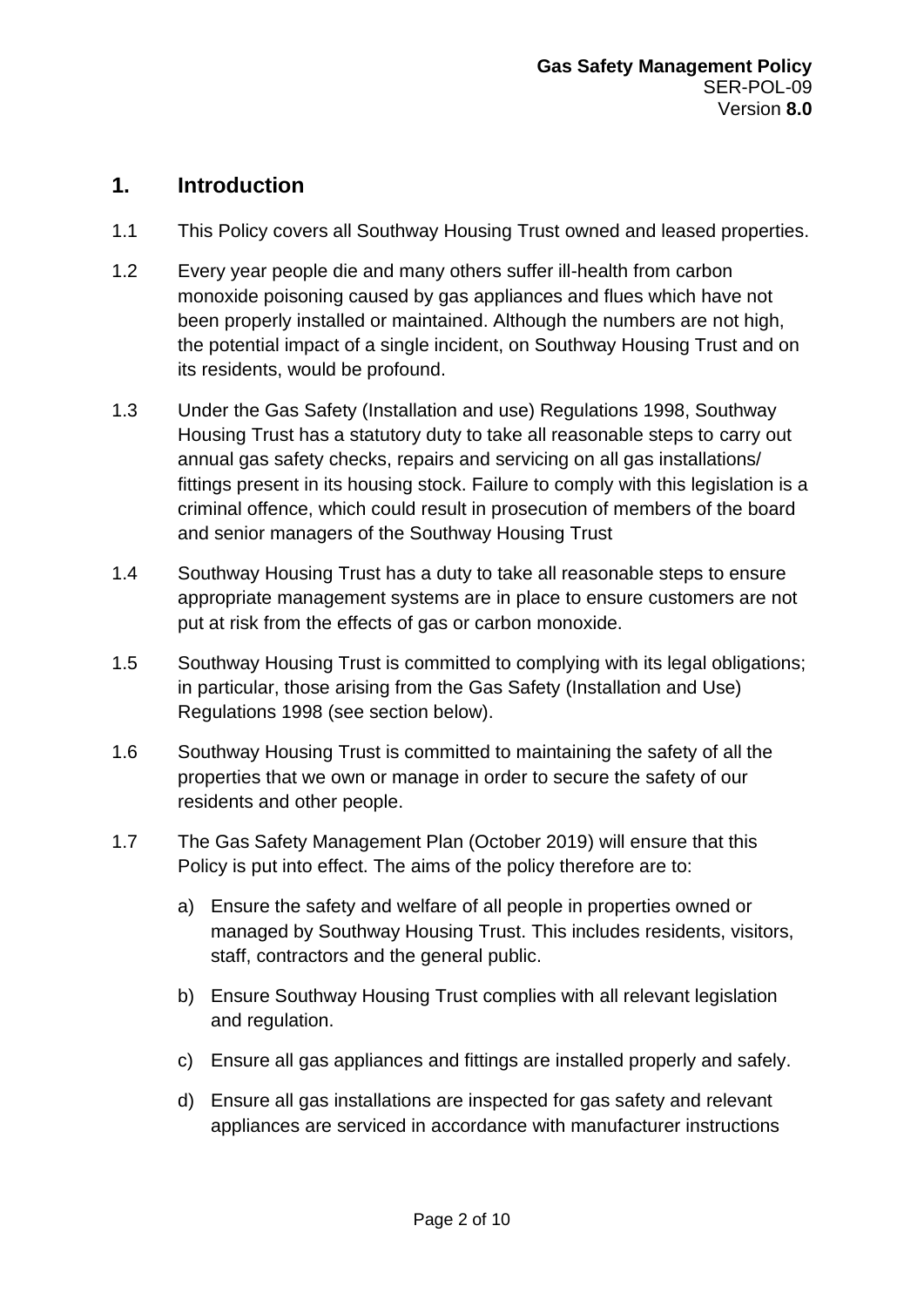- e) To ensure a valid Landlords Gas Safety Record is produced annually and retained for two years.
- f) To demonstrate and provide evidence that all reasonable measures are taken to ensure access to all properties and attain a gas safety certificate within a 12-month time frame.
- g) To have a robust legal process to assist in gaining access to undertake the annual gas safety checks in difficult to access properties.
- h) Provide an efficient service to customers, and minimise inconvenience and disruption whilst undertaking installations, servicing and repairs.
- 1.9 It is the responsibility of all staff named in the Gas Management Plan and anyone who carries out repair, maintenance and improvement works to be familiar with the procedures contained within the Gas Management Plan, to comply with these procedures, and also with current legislation, official guidance and good practice.
- 1.10 The supporting Gas Management Plan will form the basis of Southway Housing Trust's arrangements for satisfying the relevant legislation. It is in keeping with statements contained within Southway Housing Trust's Health and Safety Policy: "Arrangements for Gas and Gas Guidance Notes".

# **2. Background, Legislative and Regulatory Framework**

- 2.1 The Gas Safety (Installation and Use) Regulations 1998 specifically deals with the installation, maintenance and use of gas appliances, fittings and flues in domestic and commercial properties. They place a legal duty on Southway Housing Trust to ensure that:
	- All relevant gas fittings, appliances and associated flues in our properties are installed and maintained in a safe condition;
	- All relevant gas fittings, appliances and associated flues in our properties are checked and serviced annually by a competent person;
	- Records of installations and the annual gas safety check are retained and are issued to customers.
- 2.2 These are in addition to more general duties under Health and Safety and Safety at Work legislation.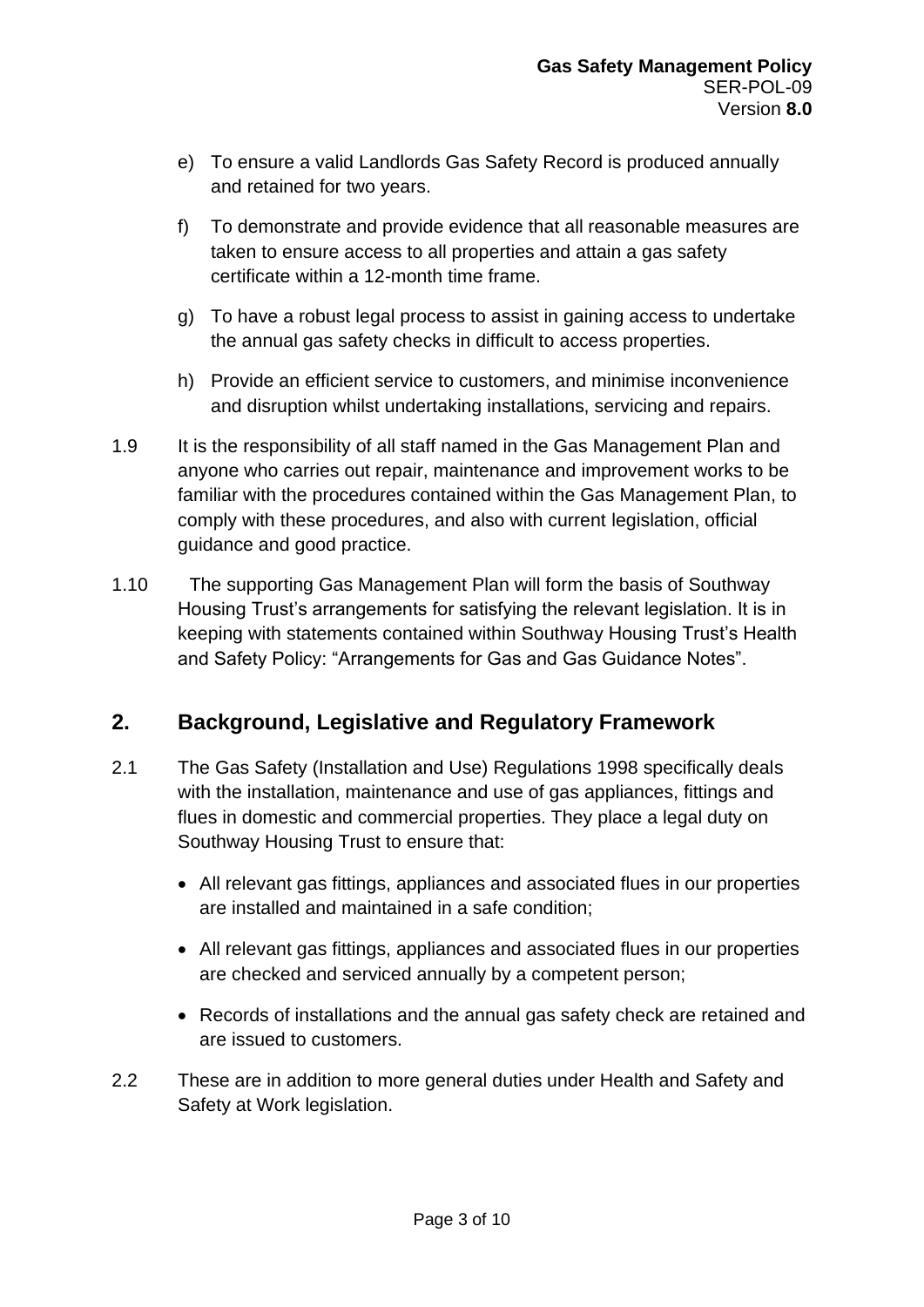- 2.3 Southway Housing Trust will promote awareness Gas Safety, through information and training for employees, information to contractors working in our homes and common areas and information to residents.
- 2.4 The Policy, Plan and Procedures will apply to all premises under the control of Southway Housing Trust, including tenants' homes without exception.
- 2.5 Other relevant legislation:
	- Health & Safety at Work Act 1974
	- Pipelines Safety Regulations 1996
	- Gas Safety (Management) Regulations 1996 (as amended)
	- Workplace (Health, Safety and Welfare) Regulations 1992
	- Management of Health and Safety at Work Regulations (2006 Amendment & 1999)
	- Provision and Use of Work Equipment Regulations 1998 (PUWER)
	- Construction (Design and Management) Regulations 2015
	- Pressure Systems Safety Regulations 2000
	- Health and Safety (Safety Signs and Signals) Regulations 1996
	- Dangerous Substances and Explosive Atmospheres Regulations 2002
	- Reporting of Injuries, Diseases and Dangerous Occurrences Regulations 2013
	- Gas Acts 1986 and 1995
	- Gas Appliance (Safety) Regulations 1995
	- Regulatory Reform (Fire Safety) order 2005
	- Building Regulations and Building Standards Regulations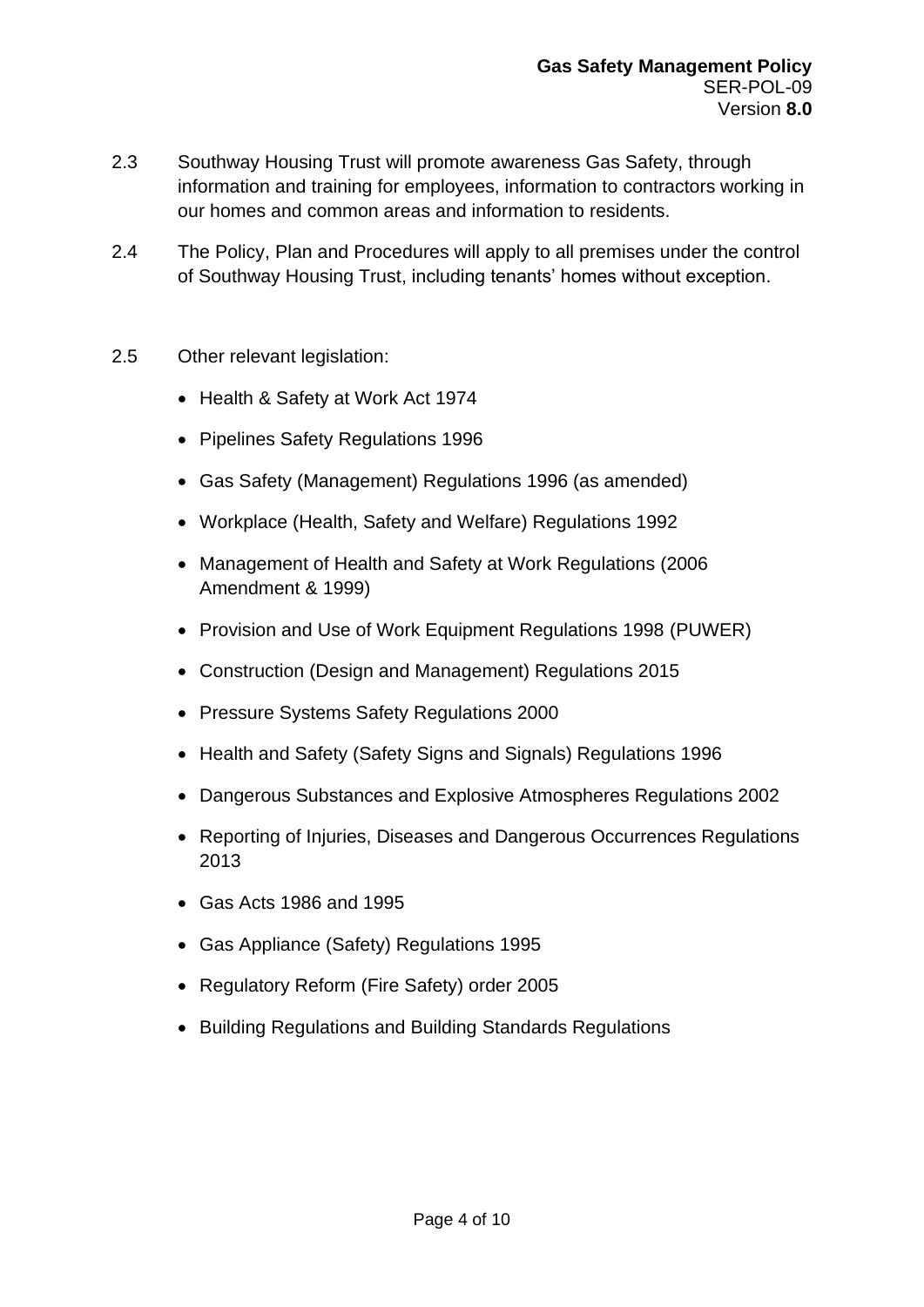# **3. Roles and Responsibilities**

- 3.1 Responsibility for gas safety lies ultimately with the Board, although delegated authority is given to the Chief Executive, acting as duty holder for the management and delivery of The Gas Safety Management Plan (October 2019).
- 3.2 The Strategic Director of Property and Development is responsible for ensuring compliance with this Policy and The Gas Safety Management Plan (October 2019).
- 3.3 The Head of Health and Safety & Compliance is responsible for the implementation of this Policy and The Gas Safety Management Plan (October 2019).
- 3.4 The Compliance Manager is responsible for the day to day management and compliance for Gas Safety across all Southway Housing Trust owned and managed premises.
- 3.5 The Compliance Manager will put suitable systems in place, for monitoring the effective implementation of this Policy. The key performance indicators for the effective management of Gas Safety will form part of the compliance report which will be updated monthly.
- 3.6 The Compliance Report will be reviewed monthly by the Head Health and Safety and Compliance and the Compliance Manager. The Compliance Team will be responsible for the scrutiny and audit of the relevant processes to assure compliance.
- 3.7 The Assistant Head of Operations is responsible for Operational day to day management for Gas Safety across all Southway Housing Trust owned and managed premises.
- 3.8 The Policy will be reviewed annually, if there is a change in legislation or following an incident.
- 3.9 The Management Plan and procedures will be reviewed annually, if there is a change in legislation or following an incident, to ensure that they remain fit for purpose on a day to day basis.

# **4. Staff and Contractors**

4.1 Southway Housing Trust will check registration details of all gas installation, servicing, repair contractors and their staff with the Gas Safe Register and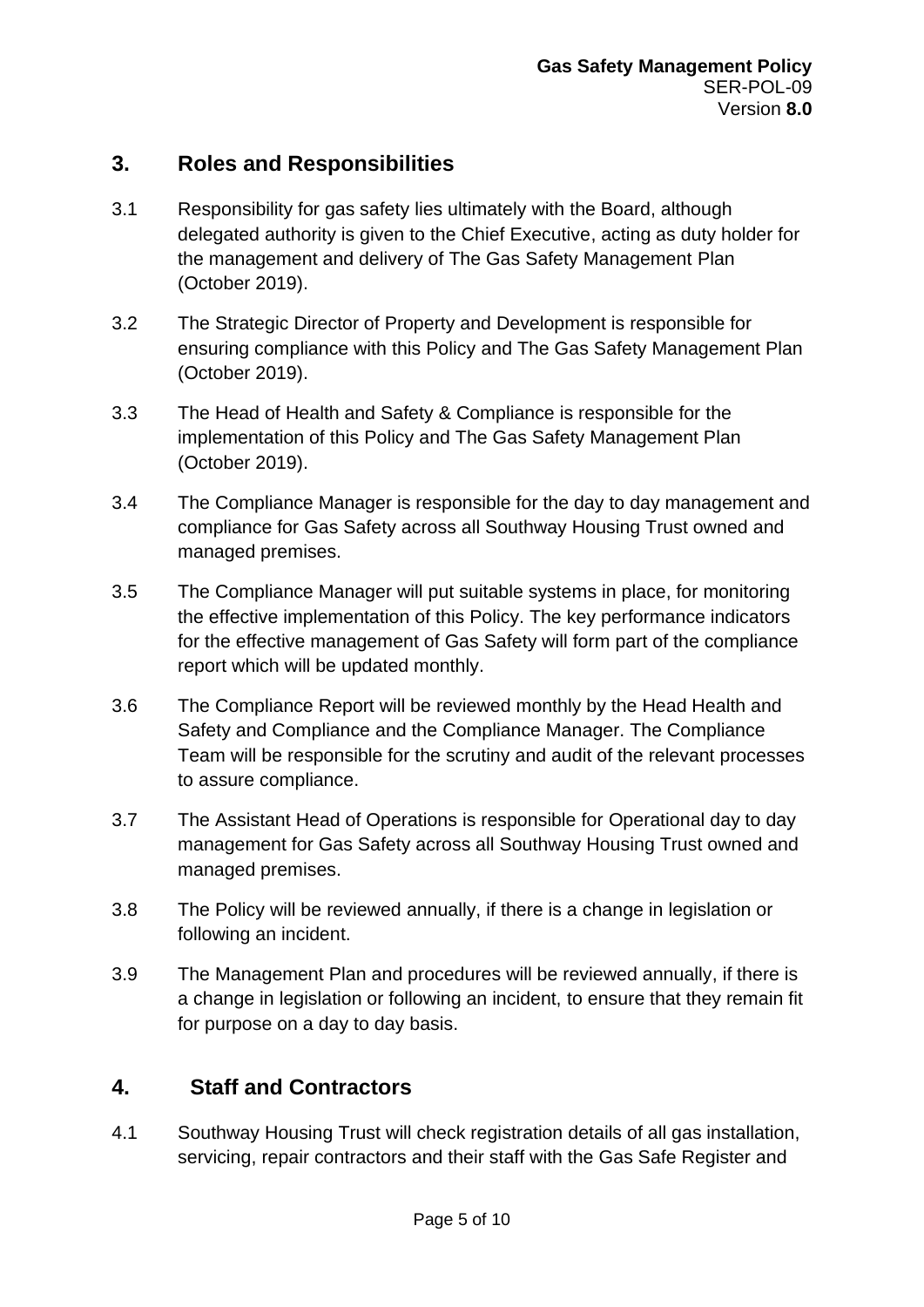ensure the competency of all persons working with gas installations and associated equipment, prior to work commencing.

- 4.2 The credentials of all gas installation, servicing, repair contractors and their staff working on Southway Housing Trust will be recorded in a gas qualifications matrix.
- 4.3 The registration details for all gas installation, servicing, repair contractors and their staff, will be regularly checked, with the Gas Safe Register, with any changes recorded. within Southway Housing Trust's gas qualifications matrix.
- 4.4 Southway Housing Trust will review the training needs of new and existing staff to ensure they understand their roles and responsibilities, as described in the gas safety procedures, and are appraised of changes in regulations and industry best practice.

### **Procedures**

- 4.5 We have robust procedures, detailed in The Southway Housing Trust Gas Safety Management Plan, to ensure the safe management of:
	- The annual gas servicing programme; domestic installations
	- The annual gas servicing programme; commercial installations
	- Renewal of gas installations and appliances via repairs and improvements;
	- Gas installations within void properties; and
	- Gas installations that are affected by works on or around them (e.g. flues during external cladding, gas fires during chimney rebuilds, kitchen refurbishments) using appropriate permit to work procedures.

### **Gas Servicing**

- 4.6 Southway Housing Trust will take all reasonable steps to ensure that gas fittings and flues are maintained in a safe condition.
- 4.7 Southway Housing Trust will ensure all 'Gas Systems' have an annual gas safety check. This check will include a visual inspection of tenants' own appliances in respect of gas safety, ventilation and flueing provisions, in accordance with the Gas Industry Unsafe Situation Procedure.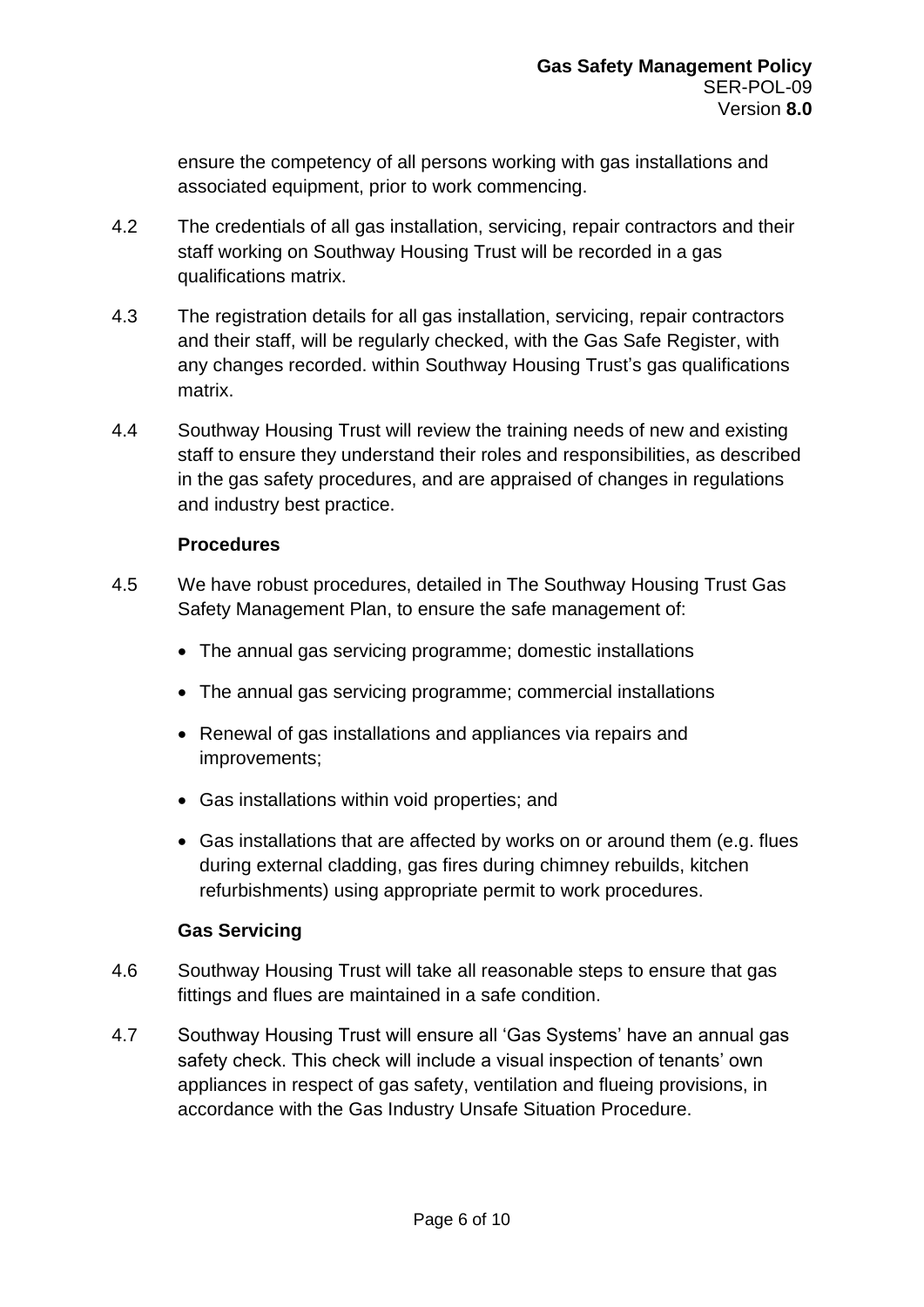- 4.8 Where there is no appliance within a property a safety check will be conducted if the property has a gas meter, incoming gas pipe work, or a capped gas carcass.
- 4.9 All servicing and maintenance works will be carried out in accordance with manufacturers' instructions.
- 4.10 All installation, servicing and maintenance will be conducted only by competent staff or contractors, registered on the Gas Safe Register.
- 4.11 Southway will ensure that all empty properties or mutual exchange properties have a gas safety check prior to re-letting and irrespective of the date of the last inspection.
- 4.12 Southway Housing Trust owns and manages a number of assets served by communal gas boilers. The 'communal boiler' will be managed through a similar process to the general domestic gas safety inspection procedure; however difficult access is considered a low risk.
- 4.13 The contractor will inspect and record all gas appliances on LGSR, including any commercial gas equipment, and any associated ventilation systems pressure vessels that are a part of the gas installation(s).
- 4.14 The Southway Housing Trust Housing Trust Gas Safety Management Plan will detail the individual processes to ensure successful delivery of the Annual Gas Servicing Programme.

# **5. Access and Information to Residents**

- 5.1 Under the terms of Southway Housing Trust's Tenancy Agreements, tenants and occupiers must allow Southway Housing Trust staff and contractors or agents access to their property for the purpose of carrying out:
	- Inspections of the condition of the property;
	- Repairs or other works to the property or an adjoining property; and
	- Gas appliance safety checks.
- 5.2 In the case of the annual gas safety checks, Southway Housing Trust will take all reasonable steps to ensure this work is carried out. This will involve writing to customers to give notice of an inspection, explain the reason for the inspection and request access. Records will be kept of the dates of all communications and visits. Where customer refuses access the Trust will take action for breach of tenancy.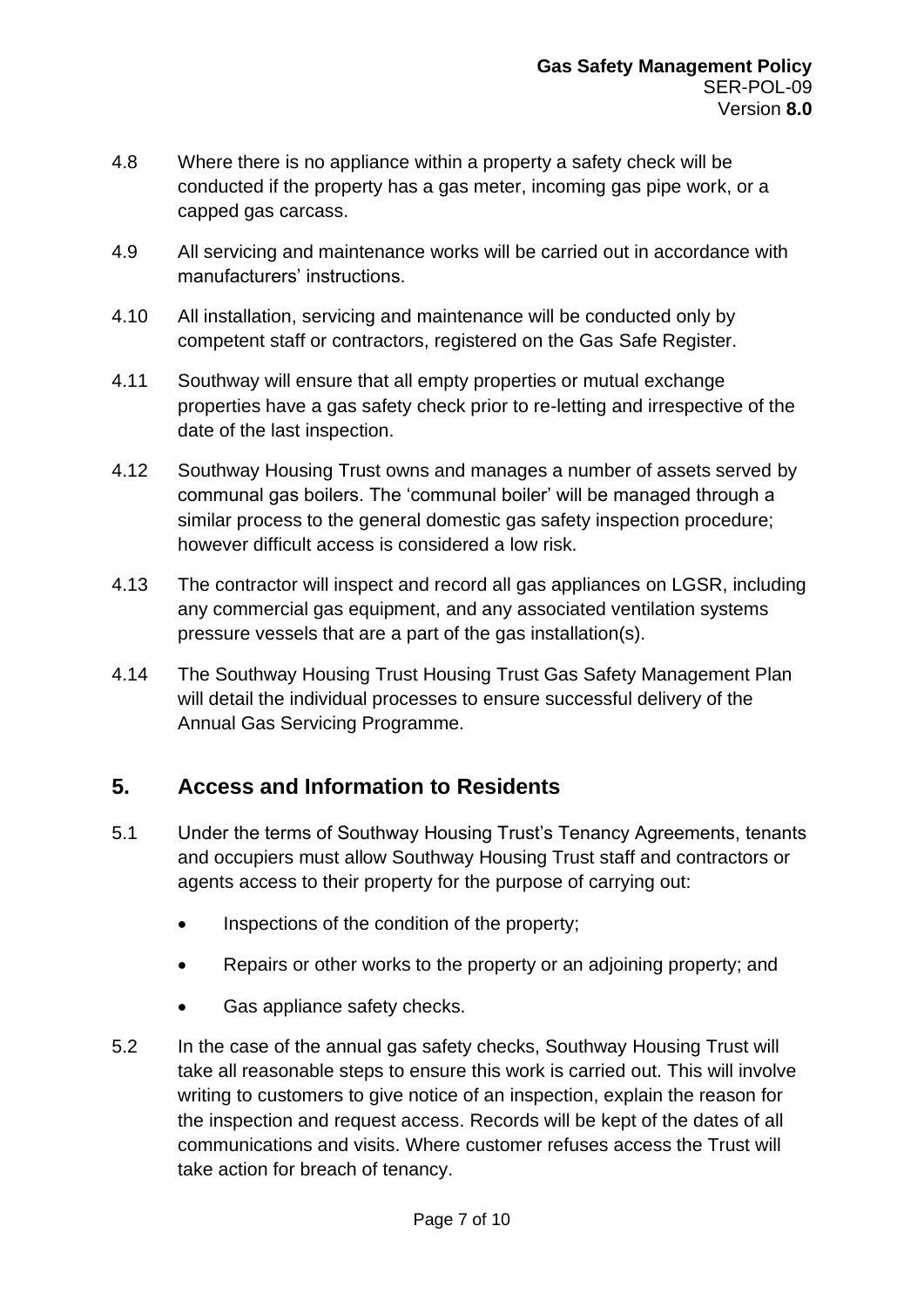5.3 Southway Housing Trust will ensure that the importance of gas safety is communicated to customers via information on the website and in the Tenant's Handbook and via regular features in Southway Housing Trust **Stories** 

#### **Records and Certificates**

- 5.4 All Landlord's Gas Safety Records are checked by a competent manager for completeness and filed on the Housing Management System, where they are retained by Southway Housing Trust for two years.
- 5.5 A copy of the Landlord's Gas Safety Records will be issued to the tenant of the property within seven days of the check being completed (note: the statutory requirement is within 28 days).
- 5.6 A copy of the Landlord's Gas Safety Record will be issued to any new tenant before they move into a property. Southway Housing Trust will check before a tenancy begins that all relevant checks have been conducted and produce a new Landlord's Gas Safety Record.
- 5.7 A copy of Landlord's Gas Safety Record will be provided on demand to the Health and Safety Executive and Local Authority Health and Safety Officers.

### **Monitoring**

- 5.8 All gas servicing and installation contractors will carry out independent external auditing of a sample of work that they undertake for Southway Housing Trust. In addition, Southway Housing Trust will employ independent external auditors to carry out audits on a minimum of 10% sample of servicing and installation works. Detailed reports on the outcome of these audits are received by Southway Housing Trust and appropriate action taken.
- 5.9 Gas Safety Inspection performance is included in the Key Performance Indicators (KPIs) reported to the Executive Leadership Team and the Board.
- 5.10 Monthly performance reports are compiled by the Management Team, detailing the following performance measures:
- 5.11 Percentage of properties with a valid Landlord's Gas Safety Record
- 5.12 Number of tenanted properties without Landlord's Gas Safety Record, outstanding for more than three months
- 5.13 Weekly totals of issued Landlord's Gas Safety Record against programme targets.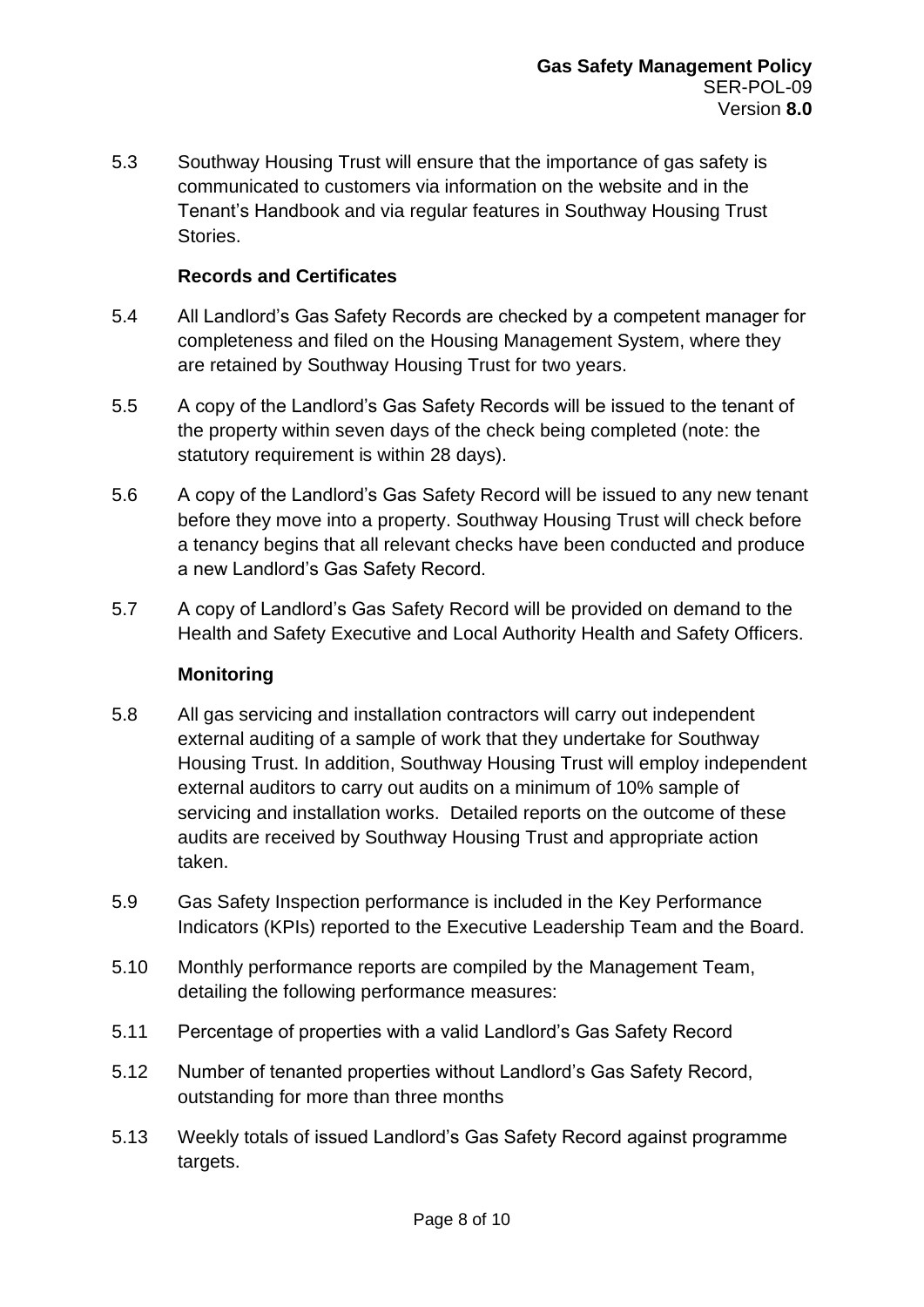5.14 Working practices, procedures and customer liaison in relation to all gas installation, servicing and repair are monitored and reviewed regularly, with a view to improving the efficiency and quality of operations.

# **6. Equality and Diversity**

- 6.1 Southway Housing Trust will ensure that this policy is applied fairly and with sensitivity to the diverse needs of individuals and communities.
- 6.2 This policy and other related Southway Housing Trust policies and publications can be provided on request in other formats (e.g. in an alternative language, in Braille, on tape, in large print).

# **7. Links to Other Policies**

- Asbestos Policy
- Fire Policy
- Gas Policy
- Electrical Policy
- Health and Safety Policy
- Mutual Exchange Policy
- Single Equality Scheme
- Responsive Repairs Policy
- Voids Management Policy